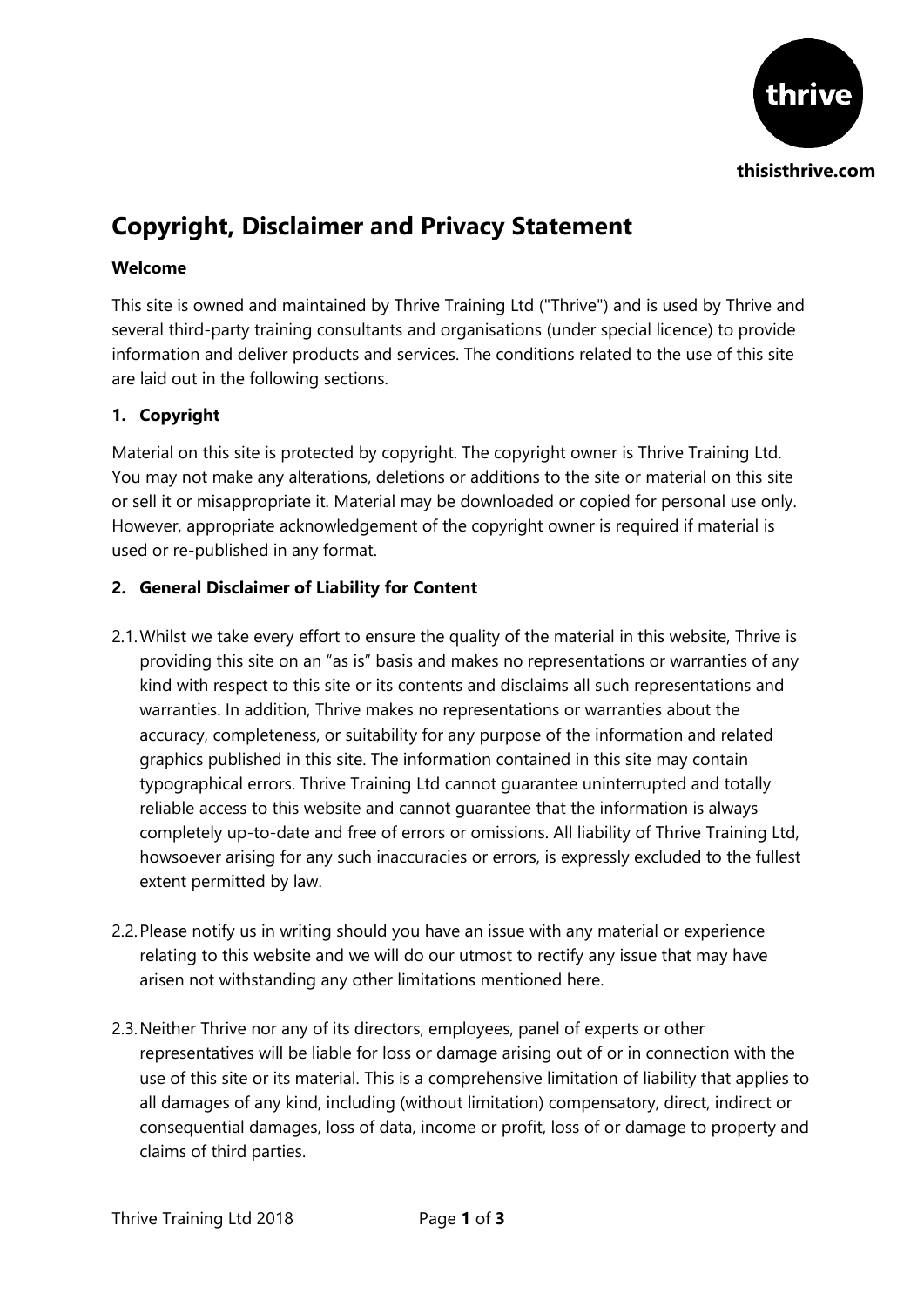- 2.4.Notwithstanding the foregoing, none of the exclusions and limitations in the clauses here are intended to limit any rights you may have as a consumer under local law or other statutory rights which may not be excluded nor in any way to exclude or limit Thrive liability to you for death or personal injury resulting from our negligence or that of our employees or agents.
- 2.5.English law is deemed in all cases to be the prevailing law under which any claims / disputes will be resolved, and English courts shall have exclusive jurisdiction.
- 2.6.Please note that these conditions may change in the future without notice.

# **3. Privacy and Data Protection Statement**

- 3.1.Some of the products available on this website, including the Resilience Quotient Inventory (RQi), require input of personal data by the user. Personal data means any information relating to an identified or identifiable living person (as defined in Art. 4 GDPR). To maintain the highest levels of security we enforce strict security and privacy policies and we adhere to all relevant legal requirements related to Data Protection and data processing in the UK and EU, including the General Data Projection Regulation (GDPR). Our information security and data protection policies and procedures are based on the Privacy by Design principle as laid out by the Information Commissioner's Office (ICO) [\(https://ico.org.uk/for-organisations/guide-to-data-protection/privacy-by-design/\)](https://ico.org.uk/for-organisations/guide-to-data-protection/privacy-by-design/). This ensures that data protection is embedded in everything we do.
- 3.2.Data security and compliance with data protection legislation is the responsibility of the Information Officer at Thrive [\(datacontroller@thisisthrive.com\)](mailto:datacontroller@thisisthrive.com).
- 3.3.To comply with data protection legislation, Thrive endeavours to ensure that all personal data stored in this website is accurate, securely stored, kept up to date (where necessary), not held for longer than necessary, and deleted after stated periods.

### **The Resilience Quotient Inventory (RQi)**

3.4.One of the products available on this website is the Resilience Quotient Inventory (RQi). To produce an RQi Report, users log in to their personal secure account (via the SIGN-IN button) and complete an RQi questionnaire. This involves input of certain personal data, including name, email address, gender, age, country and region of residence, employer name, number of days of sickness absence and responses to a series of attitudinal and behaviour-related questions relating to stress, coping strategies, and wellbeing. The data is then processed to produce their RQi Report which contains scores displayed graphically. To comply with the data protection legislation, an individual is required to give his or her explicit permission that his or her personal data can be processed fairly